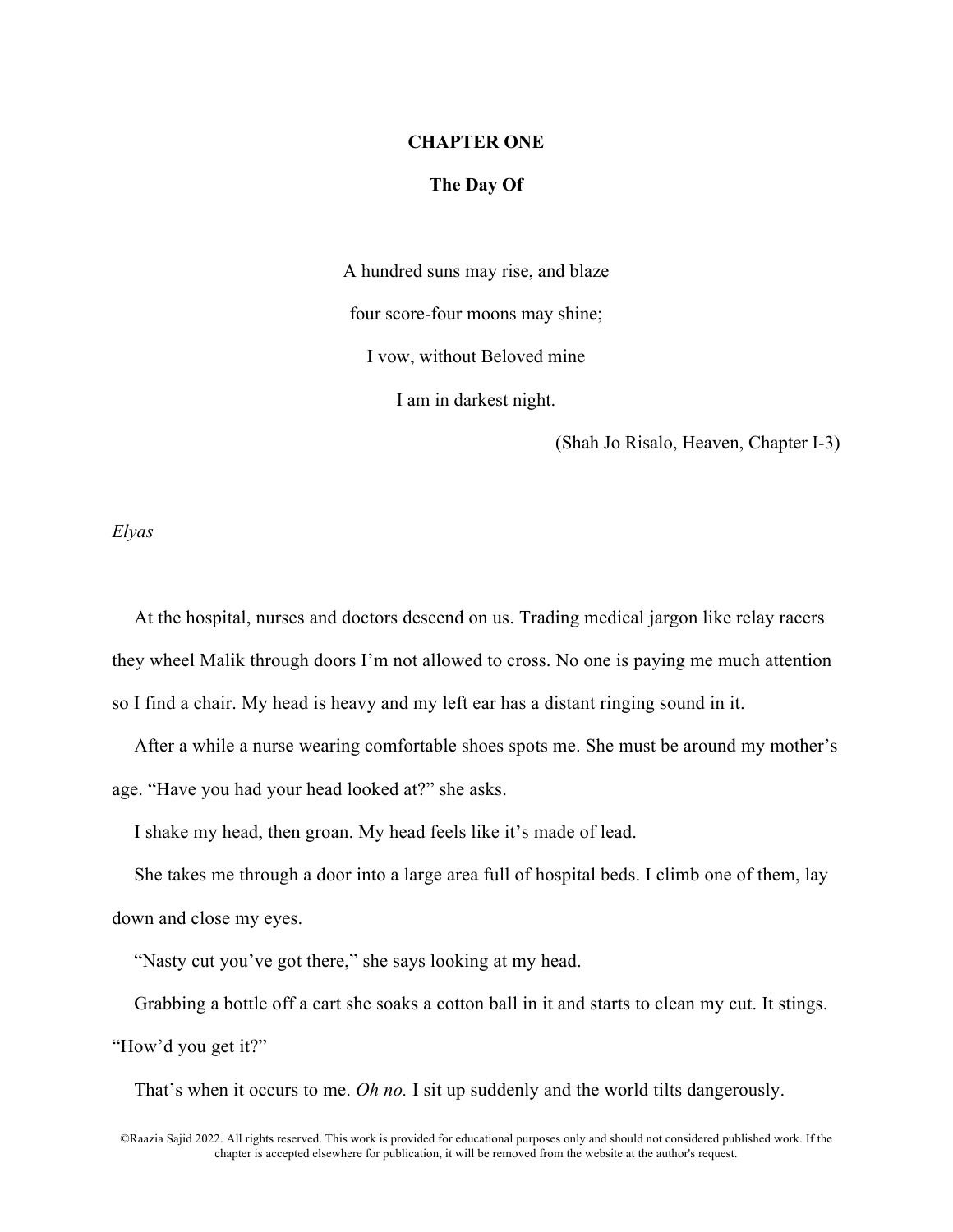"Malik," I say.

The nurse puts her hand on my shoulder. "Easy. You should lie down. Who's Malik?"

I give in and lay back down but continue to talk. "Malik was in the car with me. Where is he? Is he okay?"

"Is that the young man they brought in a while ago? He went into surgery."

*Surgery?* At first I don't get it. Then it comes to me. *Surgery from the… accident we were in.* 

"What's your name?" the nurse asks me.

"Elyas."

"You're going to need stitches, Elyas. Do you feel pain anywhere else? What about a headache or dizziness?"

"Little dizzy."

"Lie back down then. I'm going to get a doctor to check you out, make sure everything's okay. They might want to keep you here overnight for observation. You might have a concussion."

I do as she says. Then something occurs to me. "Mariam must be worried."

"Who's Mariam?"

"Malik's wife. Someone needs to inform her that her husband is in surgery."

I look through my pockets and find my phone. It looks alright but it won't turn on. "I think I'm out of charge."

"I'll put it on charge at the desk when I'm done here," the nurse offers. I blink at her. *Why is she being so nice? I've been in hospitals before even if I've never been to the emergency room. Is this normal?*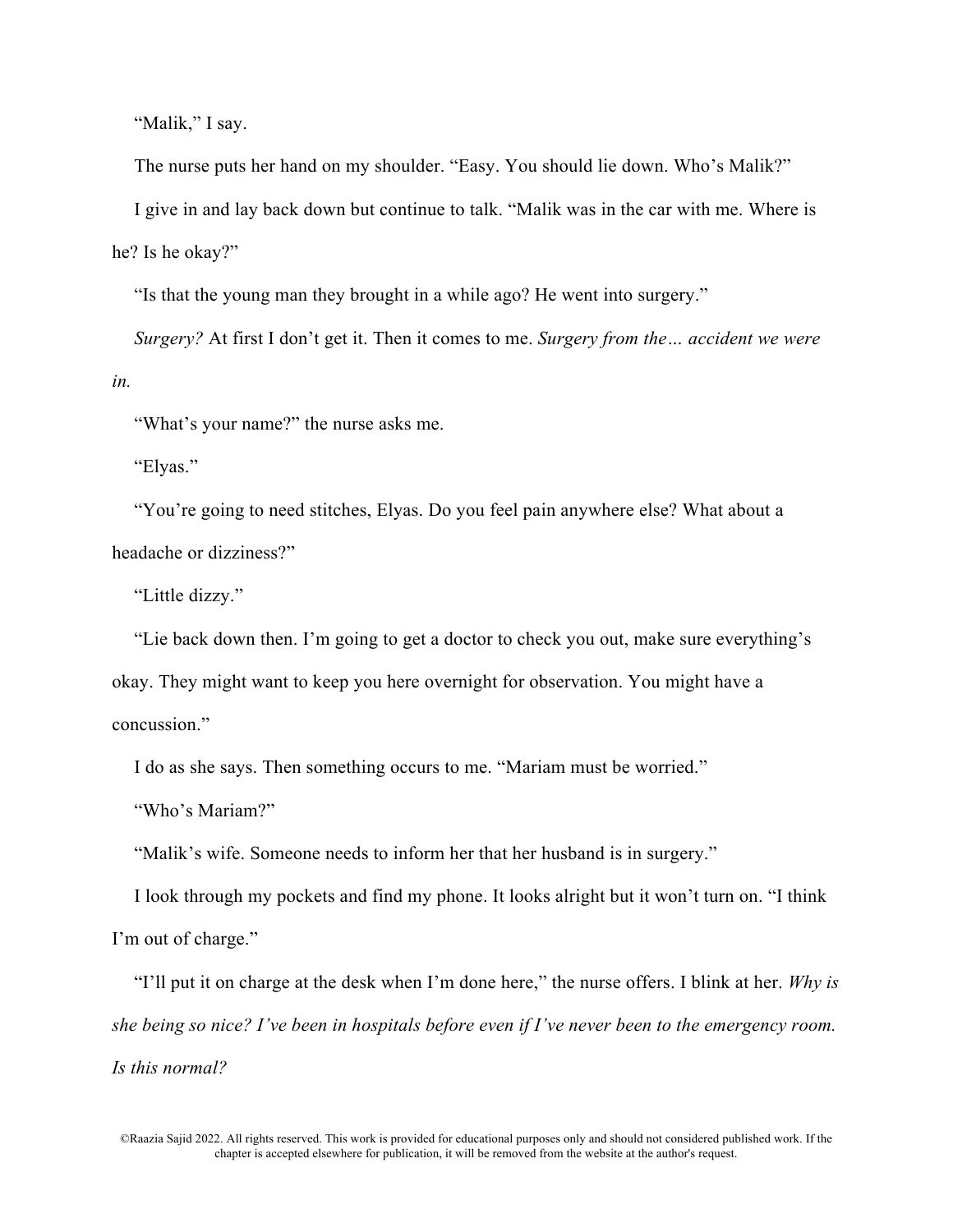The nurse is now threading a wire through a needle. I try not to look.

"Do you know her number? Your friend's wife?" she asks.

It takes me a second to process who she means. *My friend's wife.* "Not by heart. It's saved in my phone."

"Well, if your friend's phone was in his pocket, it would be in the hospital with his personal effects. I'll try and locate it to call his wife, if it's still on. Unless you would like to?"

My stomach feels hollow at the thought of calling Mariam to tell her about this. Because I am a coward I tell her I'd rather she made the call and then close my eyes.

\*\*\*

When I wake up after a few minutes - or maybe hours - I go through the ER into the large waiting area. The only people are an old woman sitting on a chair and a pretty girl leaning against the wall. At first I think the girl is Bahareh and I freeze. But then I look again and see that she looks nothing like my ex-girlfriend.

I spot the nurses' station, where the nurse who looked after me sits clacking away in front of a computer. Her name tag says her family name is Rahnama.

"My friend Malik. Do you know what's happening with him?" I ask her when she looks up.

"Sorry *azizam*, I just know he's still in surgery. But a doctor should be out to update you and the family. You should be lying down, you know."

*A while*. Sounds like one of those things officials here use to denote anything between a few minutes to a few days.

"Did you get through to Mariam?" I ask her, but then as if on cue Mariam appears at the top of the stairs. Her eyes are wild and my throat feels too dry to swallow. Something's funny about her coat, as if she's buttoned it wrong; I don't know why I notice. As my gaze travels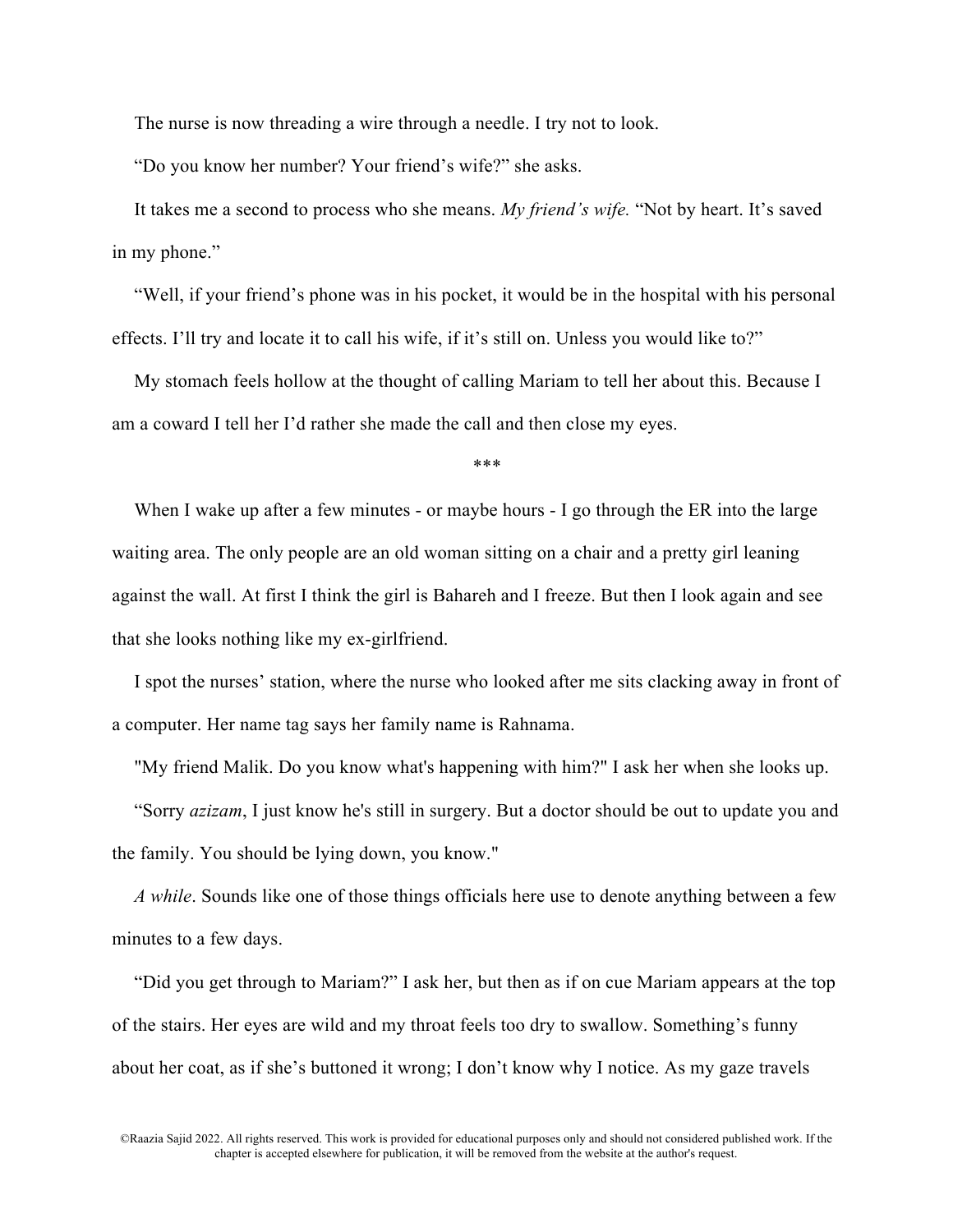downward I see she's wearing two different socks. She's half-walking, half-running to the nurse's station, and then her eyes find me.

Her face is an open book like always. I watch as she goes from worry to surprise and lands on to partial understanding as her eyes take in the bandage on my head. There is something I cannot place - relief? - followed by self-consciousness as she fixes her scarf, which she may or may not be wearing inside out.

"Elyas…?" her eyes are giant question marks.

*The nurse didn't tell her.* "I...was there," I say lamely. I am winning all kinds of awards in cowardice tonight. Probably reserved myself a special seat on the Hell Express. I am reminded of an English expression we studied in language class years ago: 'stomach in knots'.

"Where is Malik? All they would tell me is that he's in the hospital. Is he okay?" Mariam's words come out rushed. Her accent is pronounced, flattening all of her words.

Nurse Rahnama seems to be good at sensing stomach knots. She comes out from behind the station and leads Mariam to a chair.

"I'm the one that called you, *aziz*. They took your husband into surgery and we're waiting for updates. Why don't I get you some water while you sit and fill out some forms? I need some information from you, like whether you have insurance…"

Mariam looks at her blankly, and I feel a surge of exasperation. *Can't the forms wait?* But I know we're lucky. By some miracle the hospital isn't crowded, and Rahnama doesn't have a hundred people and their families to answer to. This is a government hospital. It could be a lot worse.

Mariam finally sits in the chair opposite mine and takes the forms Rahnama brings her. She looks around uncertainly; she has probably never been here. I finally meet her eye.

<sup>©</sup>Raazia Sajid 2022. All rights reserved. This work is provided for educational purposes only and should not considered published work. If the chapter is accepted elsewhere for publication, it will be removed from the website at the author's request.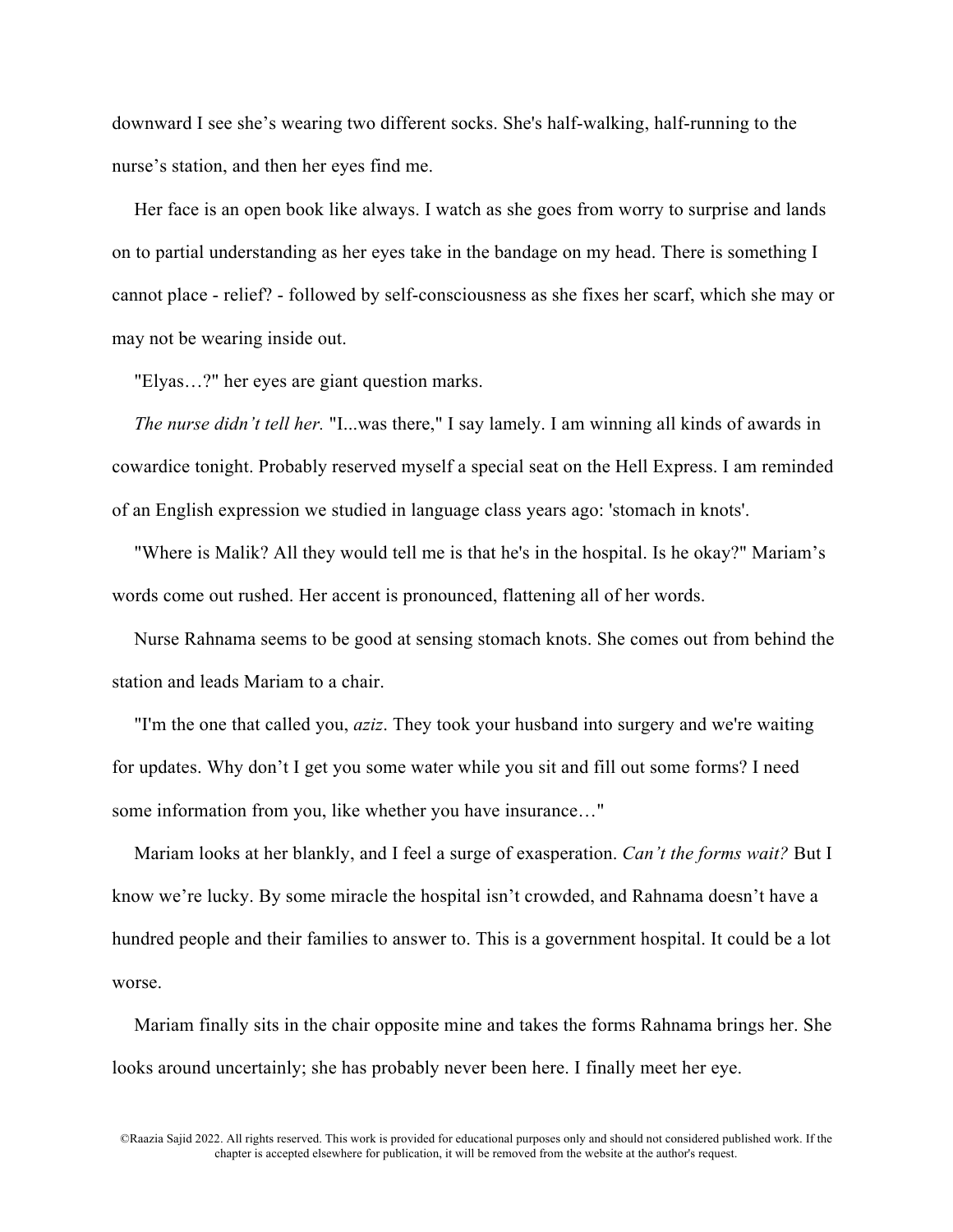"Elyas, what happened?" She asks the simple question I have been dreading all night.

"I don't…remember much." I clear my throat of the goddamn golf ball that seems to have stuck in there. All I know is we were in an accident because that's what they told me…"

"In your car?" It sounds like an accusation, especially after what she says next. "Were you driving?"

"I…must have been."

"Where were you going?"

"I can't remember." Saying this out loud makes it real.

Mariam frowns. "Malik told me he was going to the university, I think."

Nurse Rahnama comes and sits on the chair next to me. "It's quite normal to not remember much right after a trauma, especially to the head. It'll come to you. And now, you really should be in bed."

She leads me back into the emergency room and I follow. Drawing aside the curtains on my bed completely I can see part of the waiting area, where Mariam sits near the OR doors.

Nurse Rahnama starts to leave, then turns to me. "Have you called your parents? They might worry".

I look at my watch to see it has stopped. "What time is it?"

"It's 11."

"At night?!"

"Yes."

*How long was I out for? Maman must be frantic. I must have at least 15 missed on my dead phone right about now.*

"Here," she hands me her phone. "Call your family."

<sup>©</sup>Raazia Sajid 2022. All rights reserved. This work is provided for educational purposes only and should not considered published work. If the chapter is accepted elsewhere for publication, it will be removed from the website at the author's request.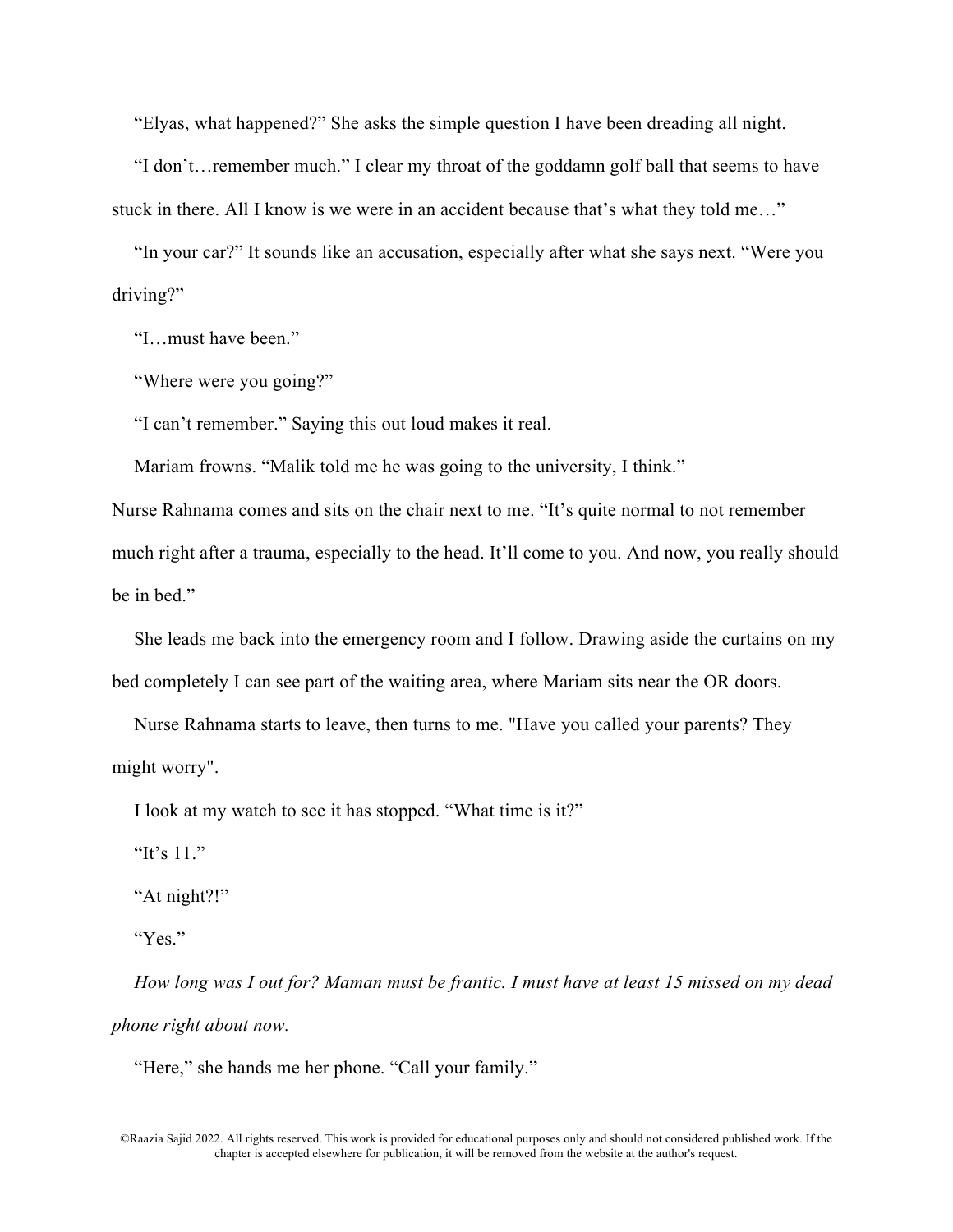I take it gratefully, dialling my mother's phone number, and think nurse Rahnama must be one of the last good people left on earth.

When I hang up, a police officer in pale green uniform and a dark pea cap stands in front of me. He holds a notebook in one hand and wears his reading glasses low on his nose. His beard looks like he goes to the barber at least every other day. I can see little grey hairs beginning to emerge, though.

"Are you Mr. Zamani?"

I stare at him stupidly like he is asking me the square root of pi. Then I nod slowly.

"Can you tell me your full name and your national ID?"

I take out my ID from my wallet and hand it to him. He notes it down in his notebook.

"We're here because of the accident you were in. You were driving the car?"

I hesitate. "Yes."

"Do you know the young man in the OR?"

"He's…my friend's husband."

"Can you tell me his full name?"

"Malik. Malik Shah."

"Tell me what happened."

"I don't really remember much. I must have been driving because we were in my car." I'm starting to sound like a broken record.

He looks at me over his glasses. "I am told you need to be under observation tonight. But as soon as you're released from the hospital you need to be at the courthouse for a session with the *bazpors*. You should get a text from *samane sana* with your date, time, and courtroom. Make sure you watch out for the message."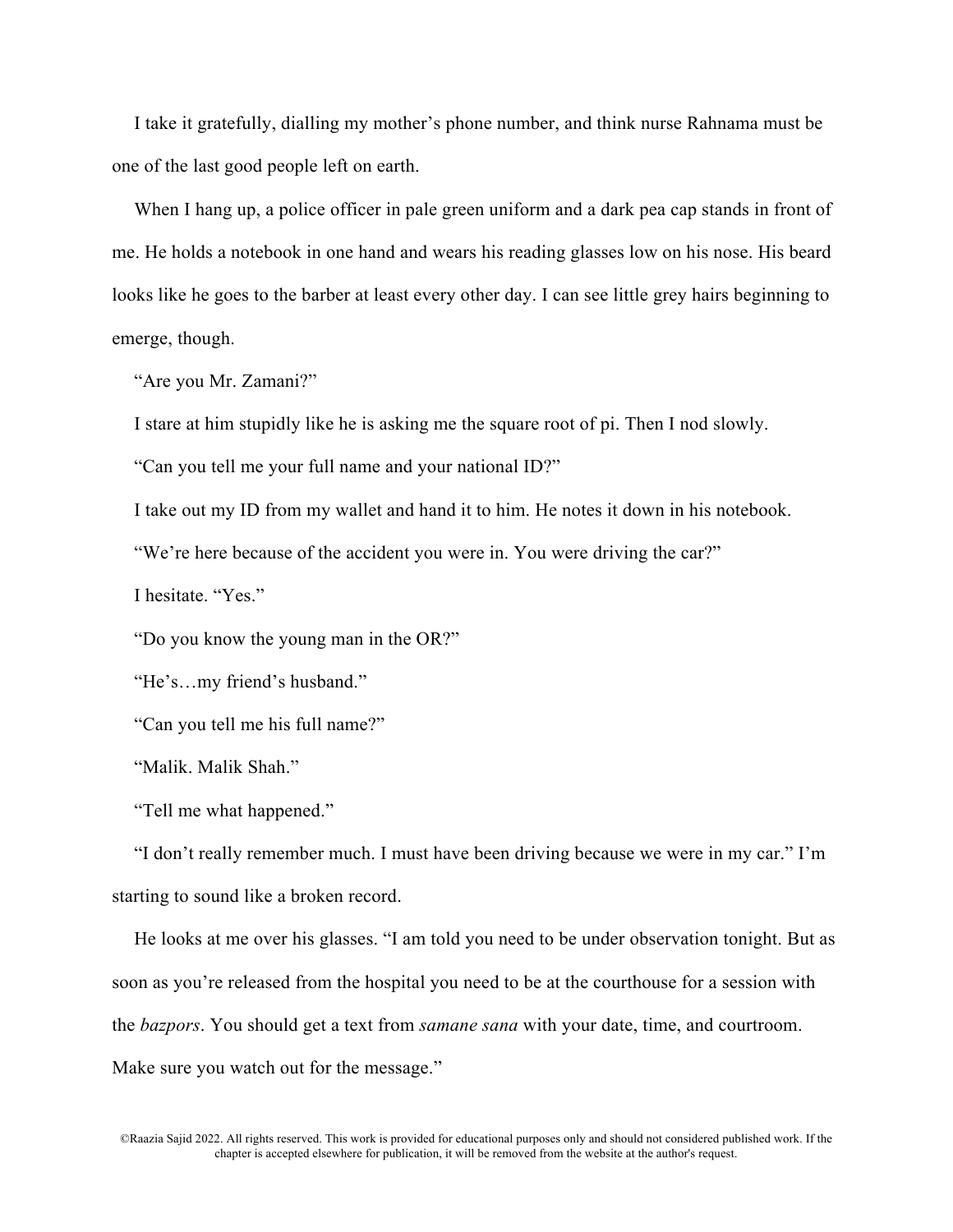# *Mariam*

I watch Elyas and Mrs. Zamani talking in low tones to each other. Beyond the occasional word I cannot hear them, just as I could not hear the brief conversation between Elyas and the police officer. It has struck me since I moved here that in casual conversation Iranians talk in a low tone of voice, and not just the women. They can get heated pretty quickly in an argument though, like if someone rear-ends their car in traffic. But I've still rarely seen anyone shout or scream, something that is common in my country even when you're not fighting with someone.

Mrs. Zamani raises her hand to feel Elyas' head, who ducks and then winces. *How badly was he hurt?* I wonder. The bandage covering his head looks sizeable.

The same police officer who talked to Elyas is heading towards me now.

"You're Mariam…" he asks, in the way Iranians do when they want your last name. "Shah," I say. "Mariam Shah."

"And your husband is Malik…Shah." He looks up from his notebook questioningly. "Are you related?"

I am no stranger to this question anymore. "No. We're Pakistani."

"I see. What do you do here?"

"I'm a student. My husband and I both are."

"Your husband was in a car accident?"

"That's what the nurse told me when she called."

He points to the nurse I met first when I came here. "Is that her?"

"Yes."

<sup>©</sup>Raazia Sajid 2022. All rights reserved. This work is provided for educational purposes only and should not considered published work. If the chapter is accepted elsewhere for publication, it will be removed from the website at the author's request.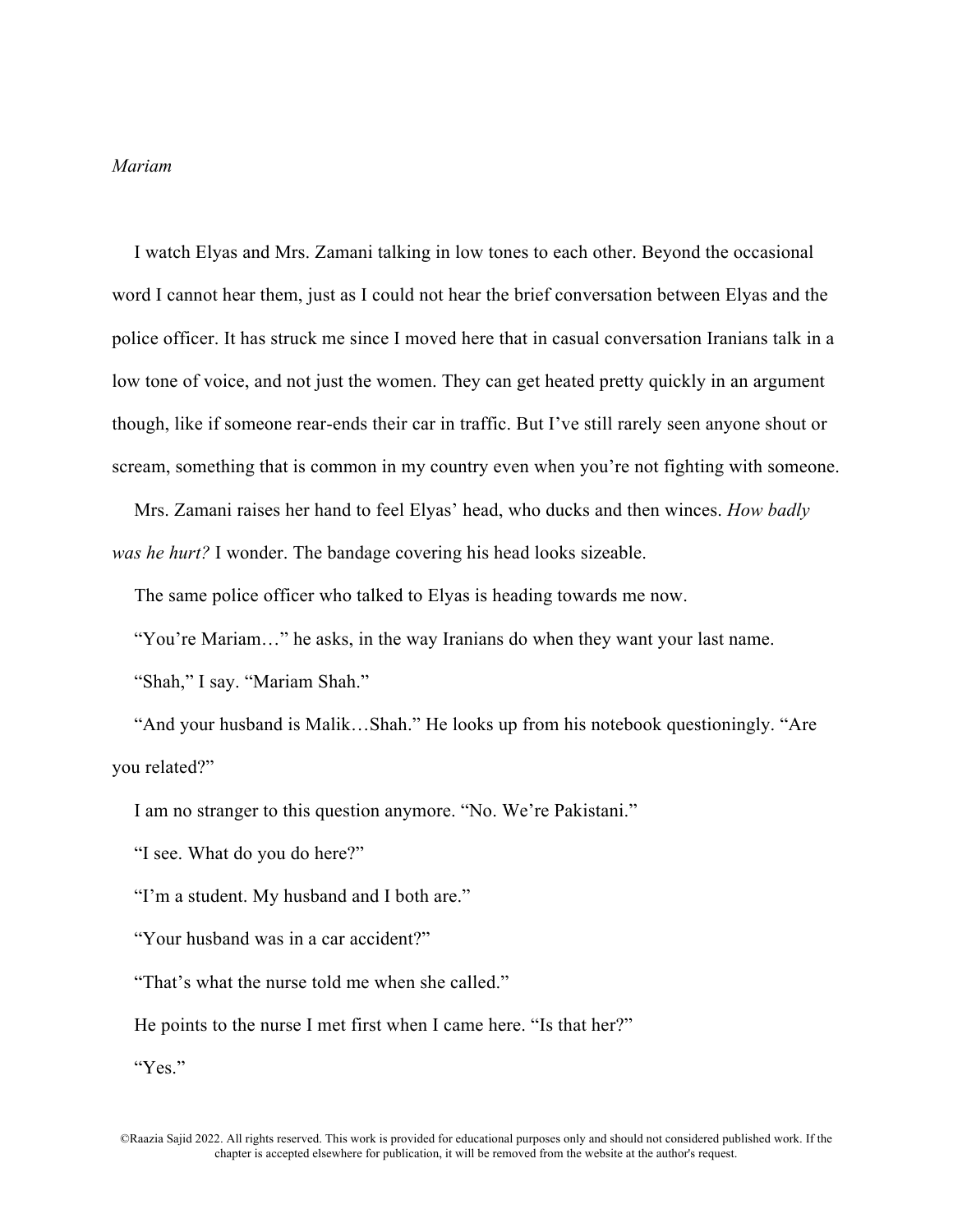"Do you know what happened?"

"Elyas was driving, but he doesn't remember anything."

"How do you know them?" He doesn't gesture to Elyas and his mother, but he is looking at them.

"I know Elyas from college."

"So you think it was an accident?"

I stare at him. "Well, yes. What else could it be?"

"We're just covering our bases." He shuts his notebook. "Okay. I'm going to be around here for a while, in case you think of something to tell me, alright?"

I have no idea what he means but I nod anyway.

Suddenly the air feels thick, like I am inhaling carbon dioxide. I get up and head out the French windows onto the terrace rooftop. Chairs are scattered as if this is a popular hangout, although right now it is mostly deserted except for a doctor in scrubs who sits texting. His wrapped sandwich lies untouched on the chair across from him.

I walk to the other end. Even though this is not the highest floor of this building, the terrace is still high enough that you can see most of Tehran. Even from up here you can tell it is crowded. The trademark endless traffic is clearly visible around the Milad Tower, its lights blinking distantly and blurred in the smog. The strong January wind blows through me.

I have so many questions: how long has my husband been here? Has he been unconscious the whole time? Why won't anyone give me any details? As a child, I always got the impression that the more specific prayers were, the better they worked. My big sister Nadia and I would ask *Ammi* to 'say a prayer' over our stomachs, and she'd ask us where exactly it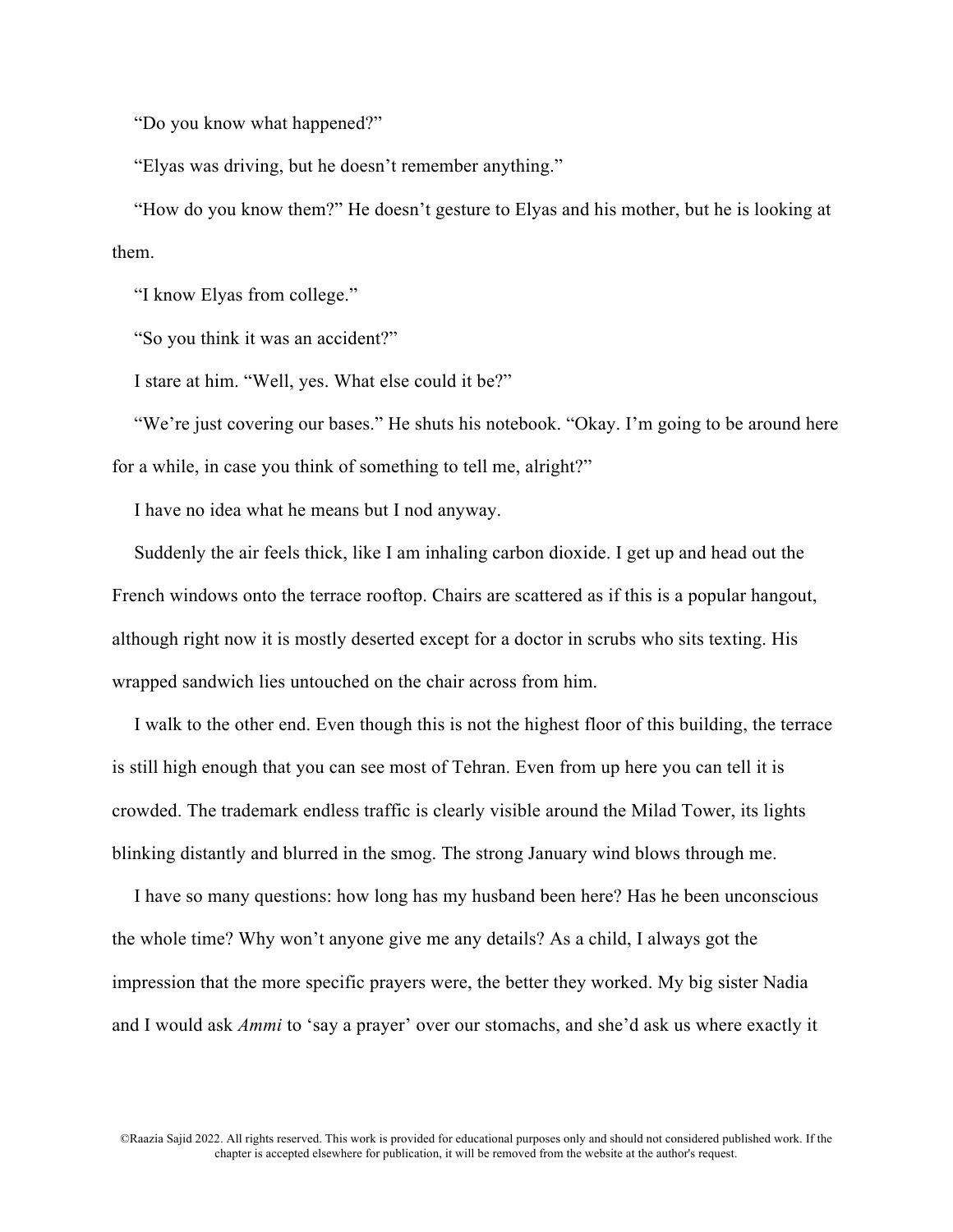hurt so she could place a hand over it while she whispered a *Surah* of the *Quran* or a *dua*. I want to pray for Malik, but I don't know where he's hurting.

This morning keeps playing in my head on repeat.

"I'm leaving," Malik had said from the door.

"*Khuda hafiz*", I had said without looking up from my laptop.

Now I wish I had. I wish I'd looked at him, maybe even kissed him on the cheek. That would have surprised him; random kisses always seemed like a better idea in my head than in reality. I imagined his face taking on that puzzled-yet-pleased look: one eyebrow up with the lopsided smile, the one that told me he was in a good mood. I wish I had exchanged even a few perfunctory words with him. Had I missed my chance? Had we already spoken to each other for the last time?

I try to even my breathing. *It's going to be okay. I'll talk to him when I see him*.

Mrs. Zamani appears beside me. "How are you, Mariam? Can I get you something to drink?"

Before I can reply I spot a doctor emerging from the OR area. Her scrubs are dishevelled and she is wearing her scrub cap backwards on top of her scarf. I force my feet to move; Mrs. Zamani follows behind me. My throat is prickly and my tongue feels like it is covered in sandpaper. When I speak, my questions come hurtling out.

"What's going on? Is Malik going to be okay? How much longer will he be in surgery?" The doctor holds up her hand. "I'm sorry, I can't stay long. I've got to get back in there. I just wanted to tell you that your husband was hurt badly, and that this will very likely take a while."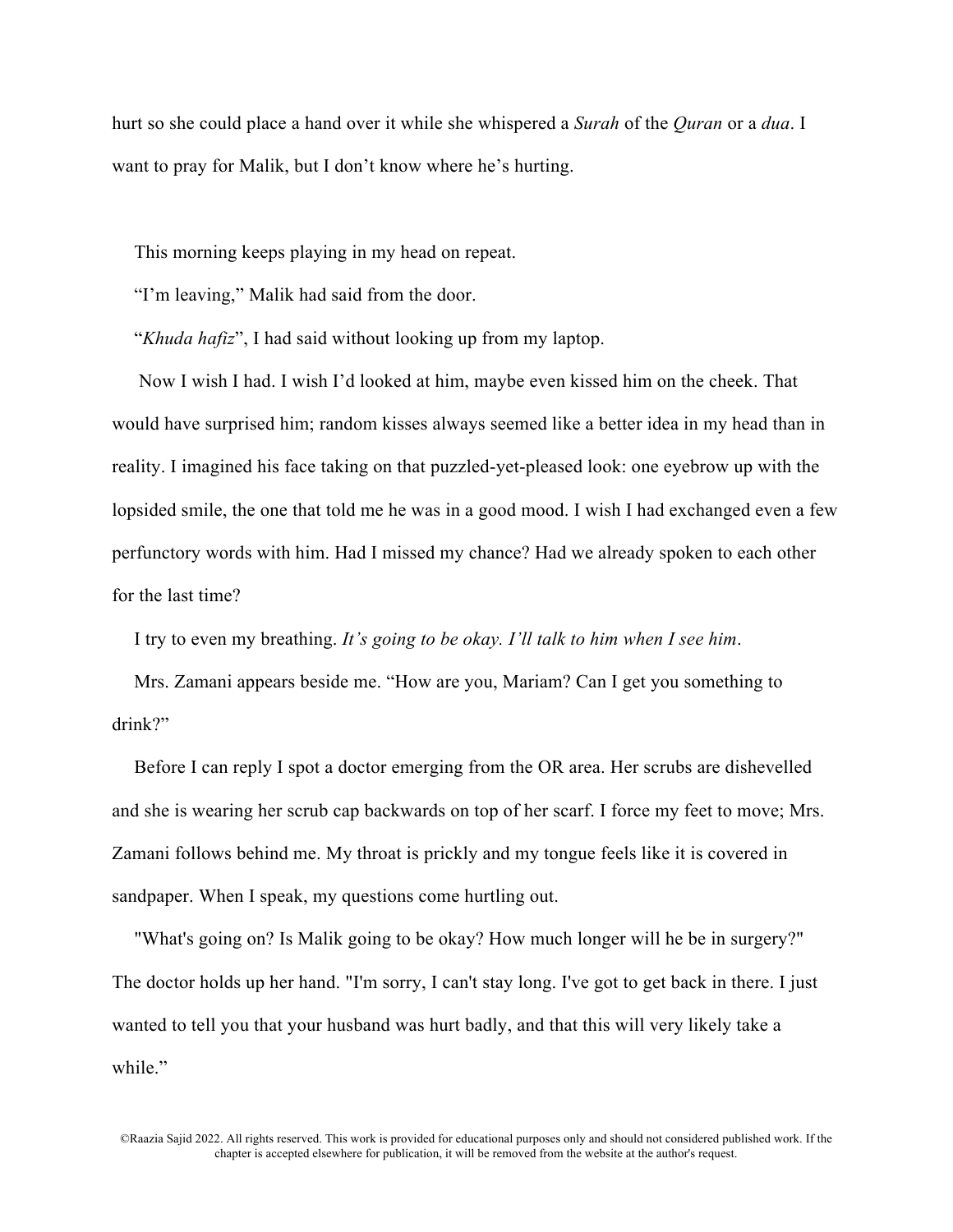"What are his injuries?" I ask.

"He has a leg fracture and a collapsed lung… but our priority is the impact to his head." *Oh my god.*

"You should make yourself comfortable," she continues. "Sit. Get some tea. Let your mother take care of you."

No one corrects her about Mrs. Zamani not being my mother.

# *Elyas*

There are things it is not possible to forget. Like the one time I saw my parents fight. I must have been thirteen, and to this day I do not know what they were fighting about, but I never forget. My occasional nightmare still involves them standing across the room, my father's face ablaze and my *maman* - who manages to even be angry quietly - not meeting his eye.

From my bed I can see till the OR doors, but right now Mariam is the only one in my line of sight. She is staring at the OR door as if she can somehow make herself see through glass. When a tall male doctor comes out of the OR, I cannot hear their conversation. Mariam is now standing with her back to me. I can only see the doctor's face, neutral and devoid of emotion. Are doctors everywhere so robot-like? When my cousin who is studying to be a physician told me that doctors are especially trained to forego emotion, I remember thinking, *isn't that how they train serial killers?*

*Maybe he is just updating her,* I think to myself even as the doctor takes off his scrub cap. As nuts as the waiting has been making me, in that moment I wish for nothing else.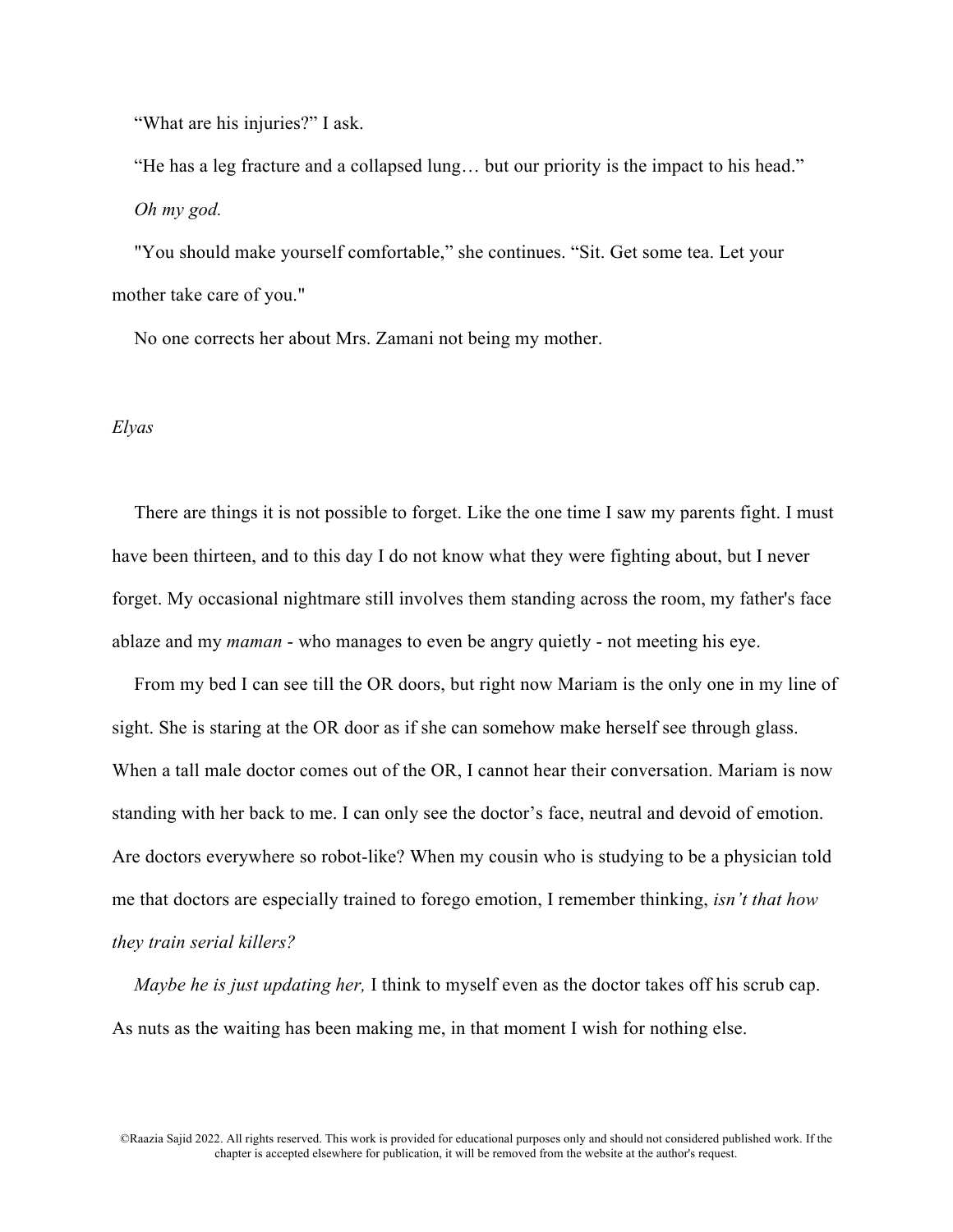But then Mariam starts backing away. "No," she is saying, loud enough that I can hear her. "No."

Her hands are up in front of her as if she is pleading, or shielding herself. In that moment I know what has happened. It is impossible not to.

Then my mother is at Mariam's side, but Mariam is as stiff as a board. And then the doctor is gone.

I close my eyes. All night long I've been on autopilot. I'm standing and sitting but really, I'm not here. I think I'm actually asleep somewhere and this is just my spirit walking around like in those stories my grandmother used to tell us. The pit in my stomach that bloomed when I saw Malik in the ambulance, looking like a rag doll, overtakes my body. He's gone. He's really gone.

## *Mariam*

The doctor's lips are moving but my ears have muted the volume. I am standing in a strange hospital in a foreign country we were only living in temporarily, being told that Malik, my husband, is dead. There's nothing more to do.

*But there is so much more*, my brain is frantically yelling. *Put your scrub cap back on and get back in there*. *Please.* But his lips are still moving and I'm not sure I'm saying it out loud. There is so much more left for us to do, to see. The *Eram* gardens in Shiraz. The *Si-o-Seh Pol* in Esfahan.

We haven't even decided to be parents yet.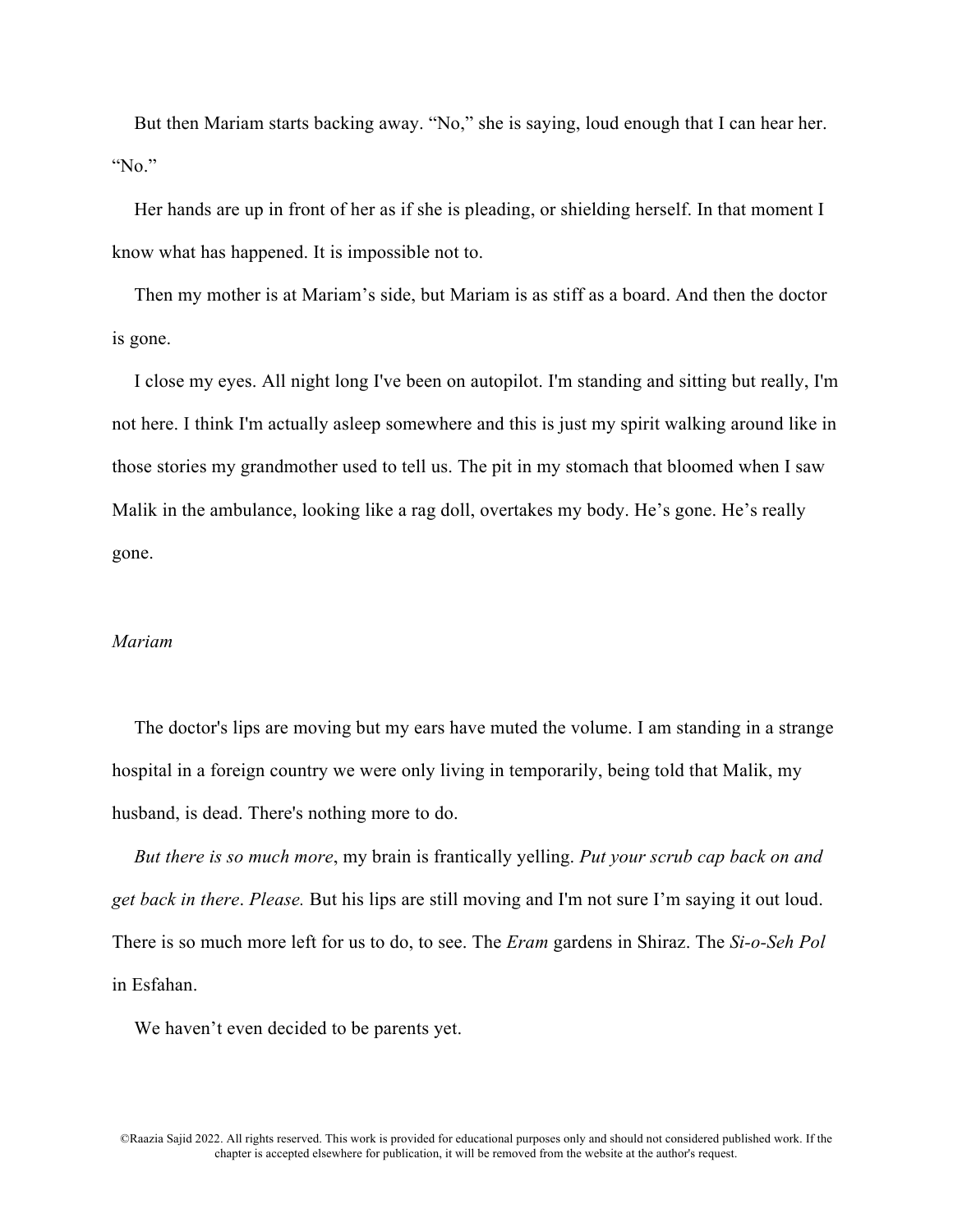How can there be nothing more to do? How could someone who's never met Malik be in charge of saving his life? Someone who doesn't know what he likes for breakfast, or how he hates being woken up before eleven?

I must have said some of this aloud, because the doctor's tone is kinder when he speaks again. "As sad as this is, it is worse for you to have hope."

And then he's gone, which is good for him because I don't think I'm in charge of my body anymore. My ears are buzzing and I'm wondering if I'm not the one who has died. Maybe this is just some horrible mix-up like one of my confusing nightmares. When I was a child I dreamt I was on a really long escalator and a strange woman told me I would have a baby sister. But when I looked in the mirror I wasn't Mariam anymore; my big sister Nadia was frowning back at me.

#### *Elyas*

Mariam's not answering me. It's like I'm not even here. And then my phone starts to ring. It's *Baba*, who asks me *where are you people at this time of night?* I can't explain, so I give the phone to my mother.

"*Baba*'s coming," she informs me after she hangs up with him.

Then I look around to see Mariam has disappeared.

"Did you see where she went? Mariam?" I ask Rahnama urgently, who shakes her head. So despite my head now feeling like the size of a very large watermelon, I look for her in all the corridors of this floor, stopping short of the stairs. This place is huge. Even this floor alone feels like it'll never end. Mariam is nowhere to be found.